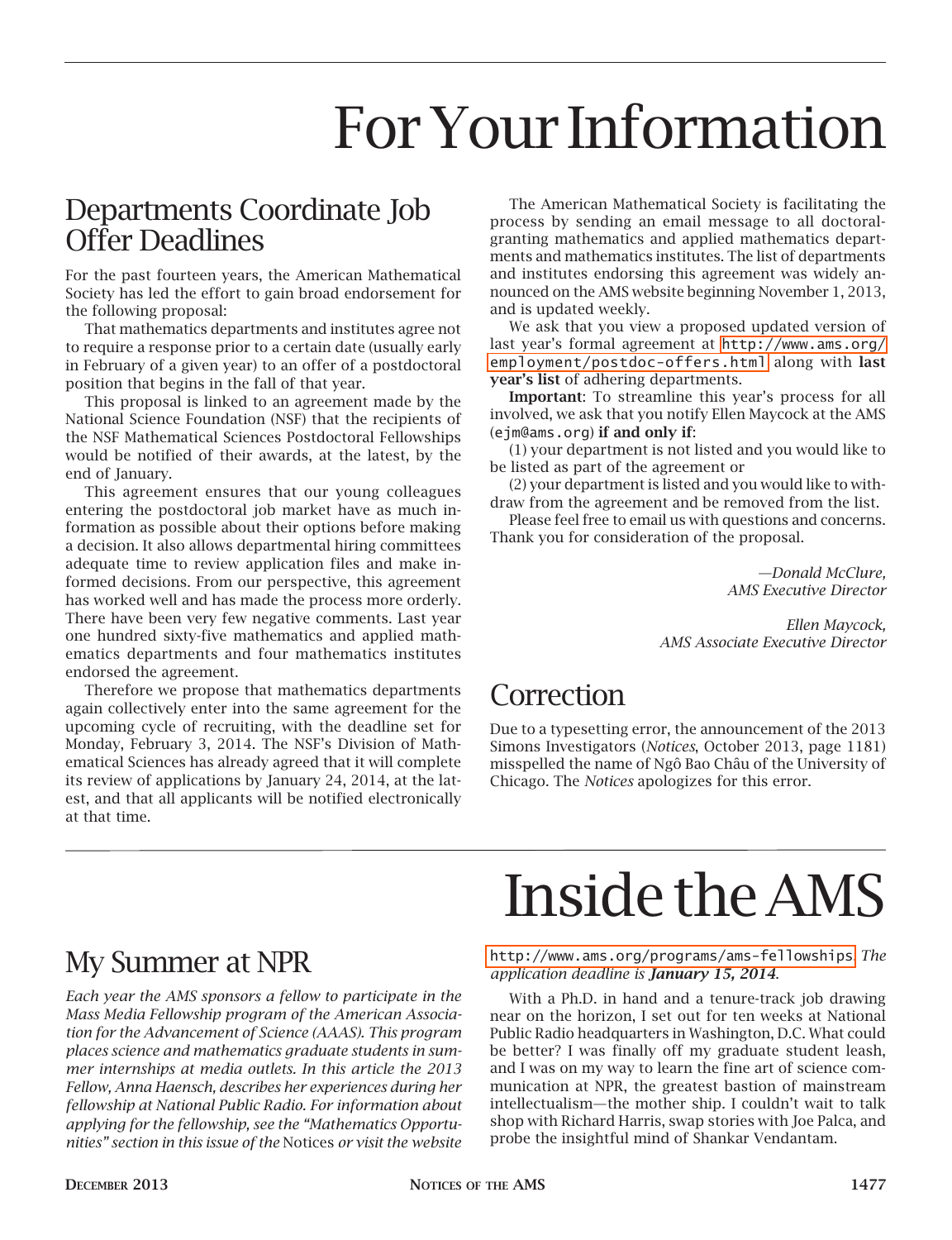On the first day I was directed to my spacious intern desk and attendant intern sofa. Almost immediately I got to work scanning the journals for the hottest new research to cover in NPR's science blogs.

I quickly and firmly planted my flag in the ground at "Shots", the NPR health blog. This felt like the place for me, and I was surprised at how fluidly my ability to read technical math papers translated to an ability to read complicated papers in genomics and bioinformatics—further evidence of the fact that higher education is all about learning how to learn.

What started as a carefree jaunt through the world of science journalism quickly became an exploration of the darker and deeper questions of the nature of science reporting. On the health beat, I soon realized that there are essentially only two types of stories being hawked by public information officers of the major research institutions: type I, in which scientists find that disease *x* is caused by *y*, and type II, in which scientists find a possible cure for disease *x*. That's it. And I wasn't comfortable writing about either type.

Stories of the first type exemplify the worst genre of news. These are the nightly news stories that try to convince you that too much sleep will make you obese or that your toaster oven is emitting dangerous cancer-causing nanoparticles. Although irresistibly clickable, these stories are sensationalized, typically based on pretty flimsy research, and serve no purpose other than to shock and alarm the reader. Furthermore, there is a fine line between reporting on developments in health research and advising readers on how to manage their own health, and I was not keen to cross this line.

Stories of the second type, by contrast, are more often based on sound science. The rub is that news coverage of these stories tends to lean towards speculation and is prone to hype. Science, by nature, moves forward very slowly. A real breakthrough is the culmination of years of effort, yielding dozens of papers about each minuscule step of the research. One of these steps might lend itself to a catchy news release, which then lands on the desks of reporters.

The reporter then faces the challenge of how to describe this tiny epsilon-sized piece of a gigantic puzzle. Often the only choices are to bore people with the minutiae or to blow the result just a teeny bit out of proportion. I would err on the side of the former, but people are more likely to read the latter. For a reporter, these types of stories present somewhat of a minefield in the never-ending battle between maintaining rigorous scientific truth and creating an exciting science communication dialogue.

To be clear, this is not intended as an indictment of health reporters, but rather a commentary on the difficulty of the task at hand. Paradoxically, this task was made more difficult by my own background in research.

Research, whether mathematical or medical, has two components: process and outcome. The process is the time spent banging your head against the chalkboard proving dull technical lemmas that provide the critical stepping stones to the end result. The outcome is the main theorem, which is usually stated neatly at the end of ten pages of gruesome-looking mathematics. But, often, it is the auxiliary lemmas and techniques in their proofs, not the main theorems themselves, that give us new insight into the result.

So when someone is reporting on a new medical paper, what's the most important thing to say about it? The result or how it was obtained?

Clearly this dilemma extends well beyond health reporting and deep into the realm of general math and science reporting. Are we interested in telling stories about science being done? Or are we in the business of selling results? This really gets to the heart of one of the principal questions in science reporting: should the science reporter be teaching science?

Largely, I think that the answer is no and that the role of a reporter is to deliver results in a neatly contextualized black box. But of course the notion of handing over results without giving the backstory and logical underpinnings is at tremendous odds with my own chosen career path: professor.

What I thought would be a summer spent in leisurely scientific inquiry turned out to be spent in inquiry of a more metaphysical nature. This was indeed an enriching pursuit, but not in the way that I had initially thought.

The upshot is that I have never been more sure in my life that I want to be a mathematician. Examining the "doing" of science and interviewing experts to hear them speak so passionately about their own work only fanned the flames of my own desire to reach the upper echelon of my own research field.

The exposure to the complex world of science reporting left me with an appreciation of the difficulty of communicating science. It also highlighted for me the need for talented scientists and deep thinkers to consider a career, or at least a brief summer sojourn, in the newsroom.

> *—Anna Haensch, Duquesne University*

## Project NExT Fellows Chosen

Five mathematicians have been selected as AMS Project NExT fellows for the 2013–2014 academic year. Their names, affiliations, and areas of research are: Susan DURST, Rutgers University, associative rings and algebras; John Engbers, Marquette University, graph theory/ discrete mathematics; Rebecca Glover, University of Rochester, complex geometry/symplectic geometry; An-DREW GREENE, Manhattan College, functional analysis; and Mitchel Keller, Washington and Lee University, combinatorics of partially ordered sets.

Project NExT (New Experiences in Teaching) is a professional development program for new and recent Ph.D.'s in the mathematical sciences (including pure and applied mathematics, statistics, operations research, and mathematics education). It addresses all aspects of an academic career: improving the teaching and learning of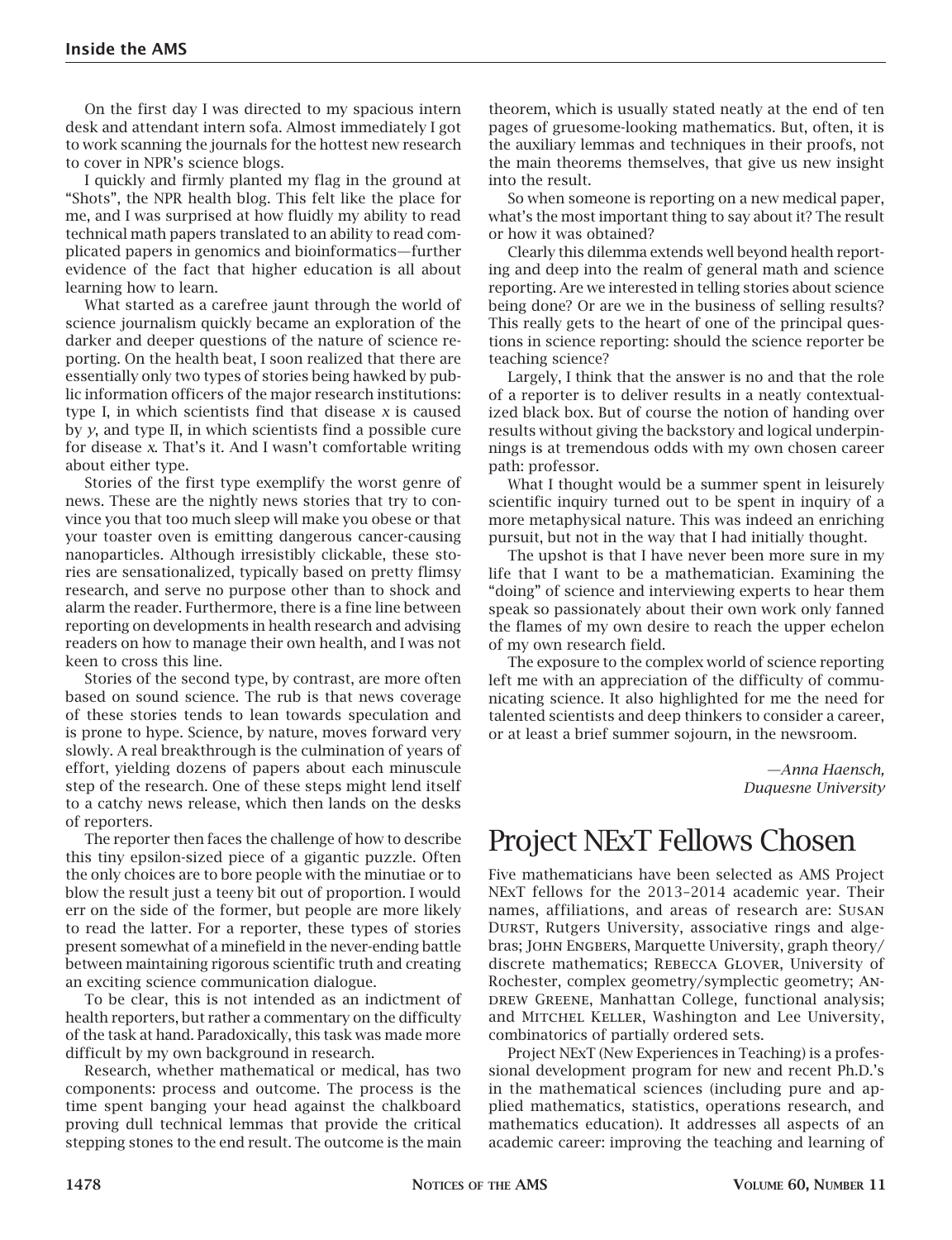mathematics, engaging in research and scholarship, and participating in professional activities. It also provides the participants with a network of peers and mentors as they assume these responsibilities. The AMS provides funding for a number of the fellowships.

*—From an MAA announcement*

#### 2013 Trjitzinsky Memorial Awards Presented

The AMS has made awards to eight undergraduate students through the Waldemar J. Trjitzinsky Memorial Fund. The fund is made possible by a bequest from the estate of Waldemar J., Barbara G., and Juliette Trjitzinsky. The will of Barbara Trjitzinsky stipulates that the income from the bequest should be used to establish a fund in honor of the memory of her husband to assist needy students in mathematics.

For the 2013 awards, the AMS chose seven geographically distributed schools to receive one-time awards of US\$3,000 each. The mathematics departments at those schools then chose students to receive the funds to assist them in pursuit of careers in mathematics. The schools are selected in a random drawing from the pool of AMS institutional members.

Waldemar J. Trjitzinsky was born in Russia in 1901 and received his doctorate from the University of California, Berkeley, in 1926. He taught at a number of institutions before taking a position at the University of Illinois, Urbana-Champaign, where he remained for the rest of his professional life. He showed particular concern for students of mathematics and in some cases made personal efforts to ensure that financial considerations would not hinder their studies. Trjitzinsky was the author of about sixty mathematics papers, primarily on quasi-analytic functions and partial differential equations. A member of the AMS for forty-six years, he died in 1973.

Following are the names of the selected schools for 2013, the names of the students receiving Trjitzinsky awards, and brief biographical sketches of the students.

Kean University: JOHN DOUGLAS HELBIG JR. Helbig was born in New Jersey to a mother who had immigrated from Colombia; neither his mother nor his father completed high school. His father passed away when John was in fifth grade but had already instilled in him the importance of studying mathematics and computers. He is studying mathematics at Kean and plans to pursue a master's degree in instruction and curriculum.

State University of New York, Binghamton: CHAOREN Lin. Lin is carrying a double major in mathematics and computer science and has research experience in programming language design and computer graphics. He is strongly interested in algebra and number theory and is preparing for graduate study in cryptography.

Vanderbilt University: PAUL PONMATTAM. Ponmattam carries a 4.0 GPA in mathematics and has already taken and excelled in beginning-level graduate courses.

Winthrop University: RUTH MARIKO FUJINO. Fujino grew up in Japan, where her parents were missionaries. Her future plans include working among marginalized people in other countries, and she believes that the foundational thinking and problem-solving skills she gains from studying mathematics will help her to realize her dreams.

University of North Dakota: Paige Ferguson. Ferguson's passion for mathematics began at an early age and was nourished by encouraging, energetic teachers. She is majoring in mathematics with a secondary teaching certification and a minor in middle school education. She especially enjoys logic and seeing how a problem can be viewed and solved in many different ways.

University of New Mexico: Michael W. Brown and Shalaine L. Buck. Brown carries a dual major in mathematics and physics. He is president of the undergraduate Mathematics and Statistics Club and recently visited local high school students to encourage them to consider college majors in mathematics. He plans to study for a Ph.D. in mathematics. Buck is majoring in applied mathematics with a minor in statistics. She is a Native American from the Navajo tribe. She mentors other students in math and statistics with the STEM program at the University of New Mexico. She plans to earn a graduate degree in statistics and eventually to return to the Navajo Nation to work in data collection and analysis.

Idaho State University: MICHAEL VANDYKE. VanDyke has served in the United States Army and worked as a civilian air traffic controller. After deciding to return to college, he discovered a passion for mathematics. He hopes one day to teach mathematics at the college level.

*—Elaine Kehoe*



#### Powerful New Tool Allows Authors and Researchers to Measure Digital Footprint of Intellectual Output

The American Mathematical Society has incorporated a new tool for monitoring article-level metrics into a selection of its mathematical journals. The metrics, which are provided by London-based startup Altmetric, allow authors and readers to track and measure online attention surrounding selected scholarly works. The innovative Altmetric system aggregates and links to mentions of journal articles from social networking sites, blogs, reviews, mainstream news outlets, magazines, and other sources. Results are then compiled into reports that may be used by authors, researchers, readers, librarians, and publishers to analyze the societal and digital impact of these works.